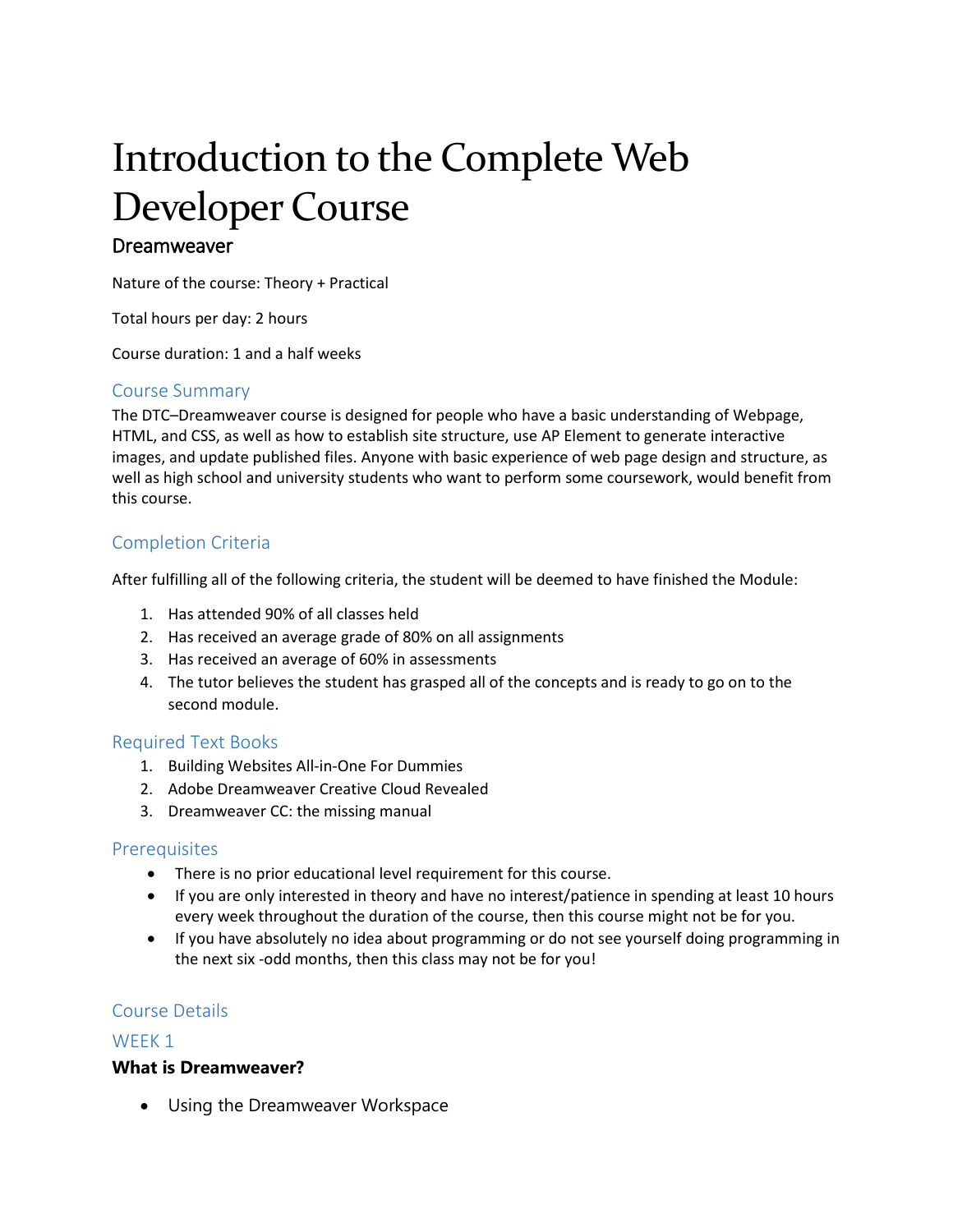- Working with the Document Window
- Setting Your Preferences
- Getting Help
- Understanding the Site Creation Process
- Creating the Site Structure
- Defining the Site
- Understanding HTML and CSS

# **Creating a New Document**

- Defining Page Properties
- Creating a Layout
- Adding Text
- Importing a Word Document
- Including Existing HTML Documents
- Creating a Template
- Using a Template

# **Understanding Objects**

- Exploring the Assets Panel
- Inserting Images
- Creating Rollover Images
- Previewing a Document
- Using AP Elements to Create Interactive Images
- Attaching Behaviors to AP Elements
- Using Library Items

# **Creating a Table**

- Adding Elements to a Table
- Creating a Form
- Adding Form Controls
- Inserting Multimedia Objects

# **Understanding Links**

- Creating a Text Link
- Creating an Image Link
- Creating an Image Map
- Inserting a Navigation Bar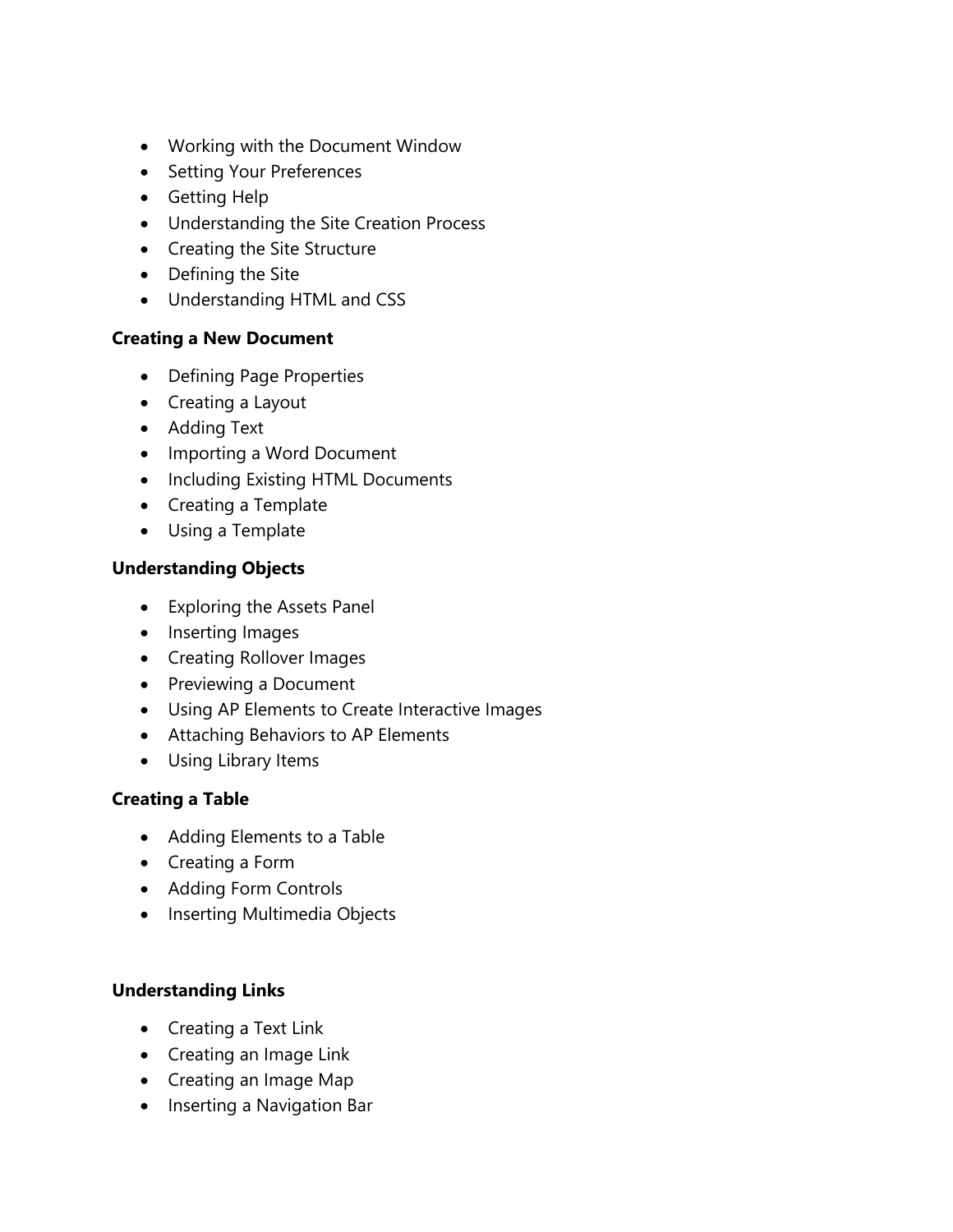- Adding a Jump Menu
- Working with the Site Map DTC

# WFFK<sub>2</sub>

# **Understanding Text Formatting Options**

- Formatting Text
- Creating Lists
- Formatting Tables
- Creating Frames
- Using Frames

# **Introduction to CCS**

- Creating and Applying CSS Styles
- Working with Style Sheets
- Modifying CSS Styles
- Using CSS Layouts
- Adding AP Elements 8. Generating Reports
- Checking Links
- Validating Tags
- Checking Target Browsers
- Publishing to a Remote Site
- Using Check In/Check Out
- Updating Published Files
- Synchronizing Files

# **LABS**

Lab assignments will focus on the practice and mastery of contents covered in the lectures; and introduce critical and fundamental problem-solving techniques to the students.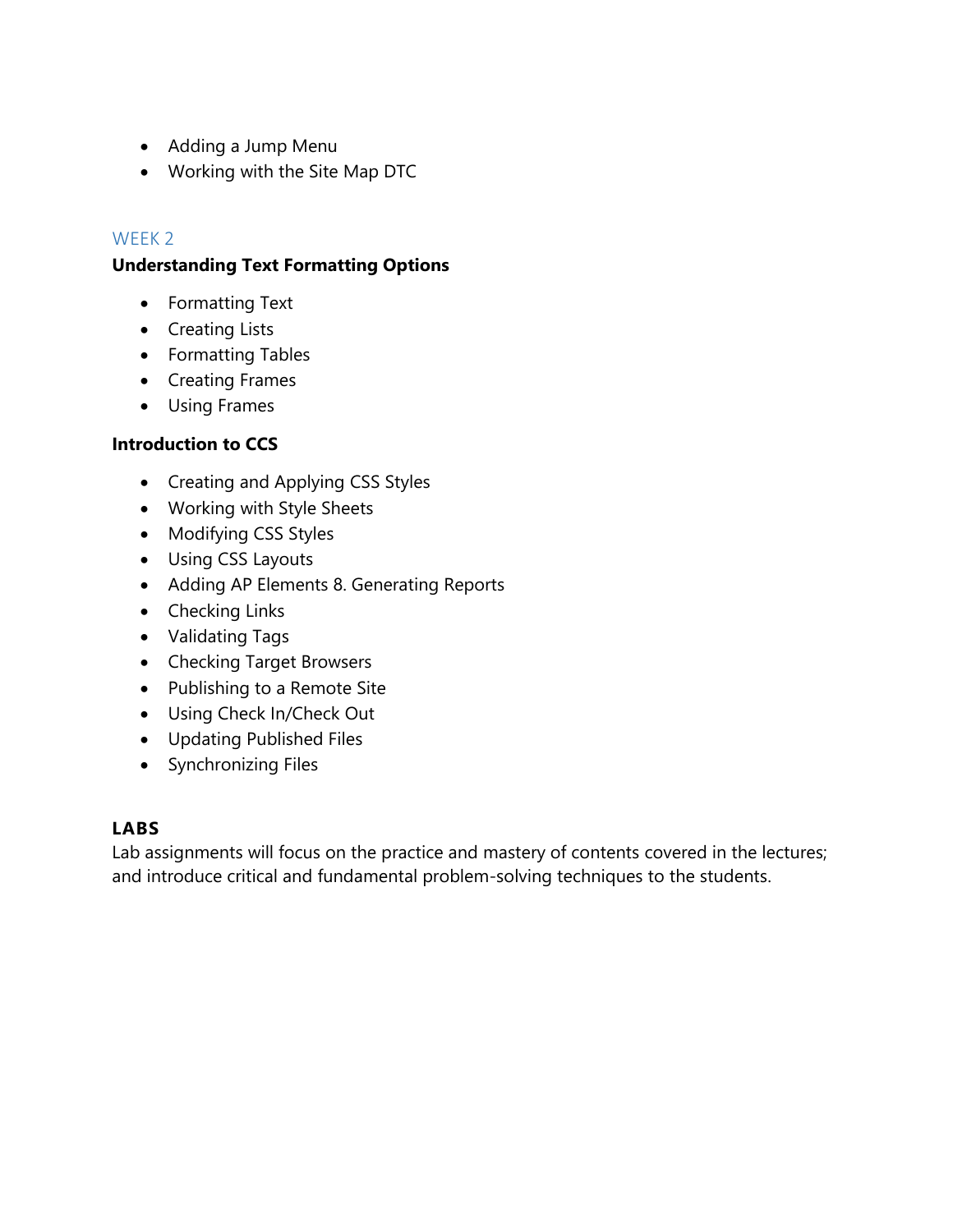# Java Script

Nature of the course: Theory + Practical

Total hours per day: 2 hours

Course duration: 2 weeks

#### Course Summary

The Java Script course at the Deerwalk Training Center (DTC) is designed for novices who wish to learn how to think about and produce meaningful Java Script code, as well as read Java Script code written by others. The course also teaches how to translate a literary description of a problem (requirement) into a Java Script application or library.

This is a foundational course for anyone with no prior programming expertise who wants to work as a professional Java Script engineer in the future.

#### Completion Criteria

After fulfilling all of the following criteria, the student will be deemed to have finished the Module:

- 1. Has attended 90% of all classes held
- 2. Has received an average grade of 80% on all assignments
- 3. Has received an average of 60% in assessments
- 4. The tutor believes the student has grasped all of the concepts and is ready to go on to the second module.

#### Required Text Books

- 1. JavaScript: The Definitive Guide, 5th edition
- 2. Introduction to Programming Using Java by David J. Eck
- 3. JAVA the complete reference by Herbert Schildt

#### **Prerequisites**

- Basic knowledge about programming, bits/bytes, procedures, classes, computer architecture, etc. If you just have a theoretical knowledge that is perfectly okay but you should have strong convictions on what programming is, and what you hope to achieve from this class.
- Willing and eager to spend at least 10-20 hours (varying from student-to-student) per week outside of the training class to read/write codes in Java (self-study and practice).
- There is no prior educational level requirement for this course. Anyone from 10+2 student to someone who is doing her PHD in Genetic Engineering is welcome to take this course.
- If you are only interested in theory and have no interest/patience in spending at least 10 hours every week throughout the duration of the course, then this course might not be for you.
- If you have absolutely no idea about programming or do not see yourself doing programming in the next six -odd months, then this class may not be for you!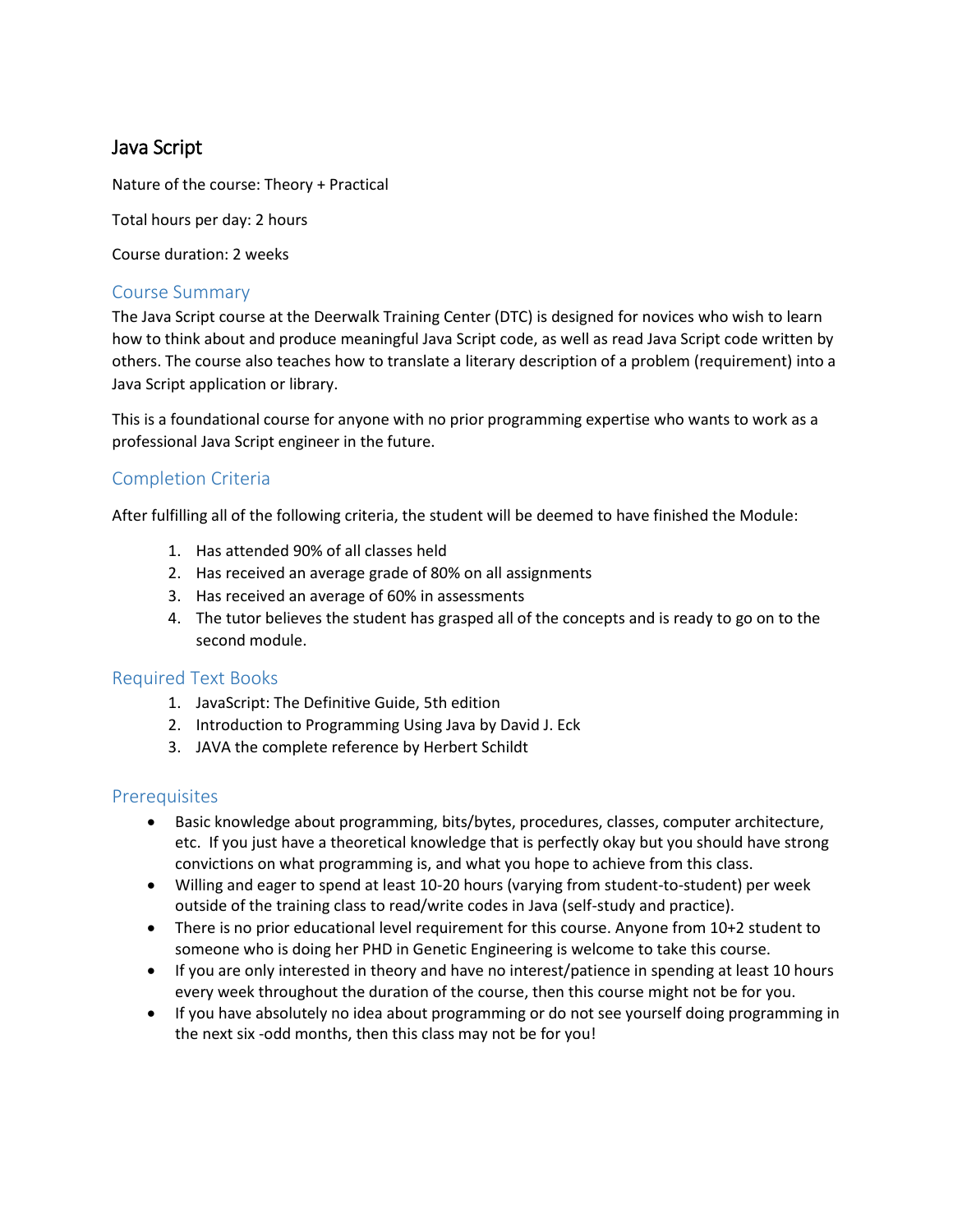# Course Details

WFFK<sub>1</sub>

# **UNDERSTANDING JAVASCRIPT**

- Introduction
- History of JavaScript
- Tools for JavaScript Development
- Introduction to Web Console
- Adding JavaScript to HTML

# **WORKING WITH DATA**

- Variable
- Data types
- Arithmetic operators and math
- Strings and Numbers
- Conditional statement and logic
- Arrays
- Properties and methods in Arrays
- Loops
- Looping through Arrays
- Break and continue loops

#### **FUNTIONS AND OBJECTS**

- Functions in JavaScript
- Argument and return values
- Variable scope
- lets and const
- Objects
- Object constructors
- Closures

# WEEK 2

#### **JAVASCRIPT DOM ELEMENTS**

- DOM: Document Object Model
- Query Selectors
- Access and change elements, classes, and attributes
- Add DOM elements
- Apply CSS to elements
- [Class Project: Create an Analog Clock]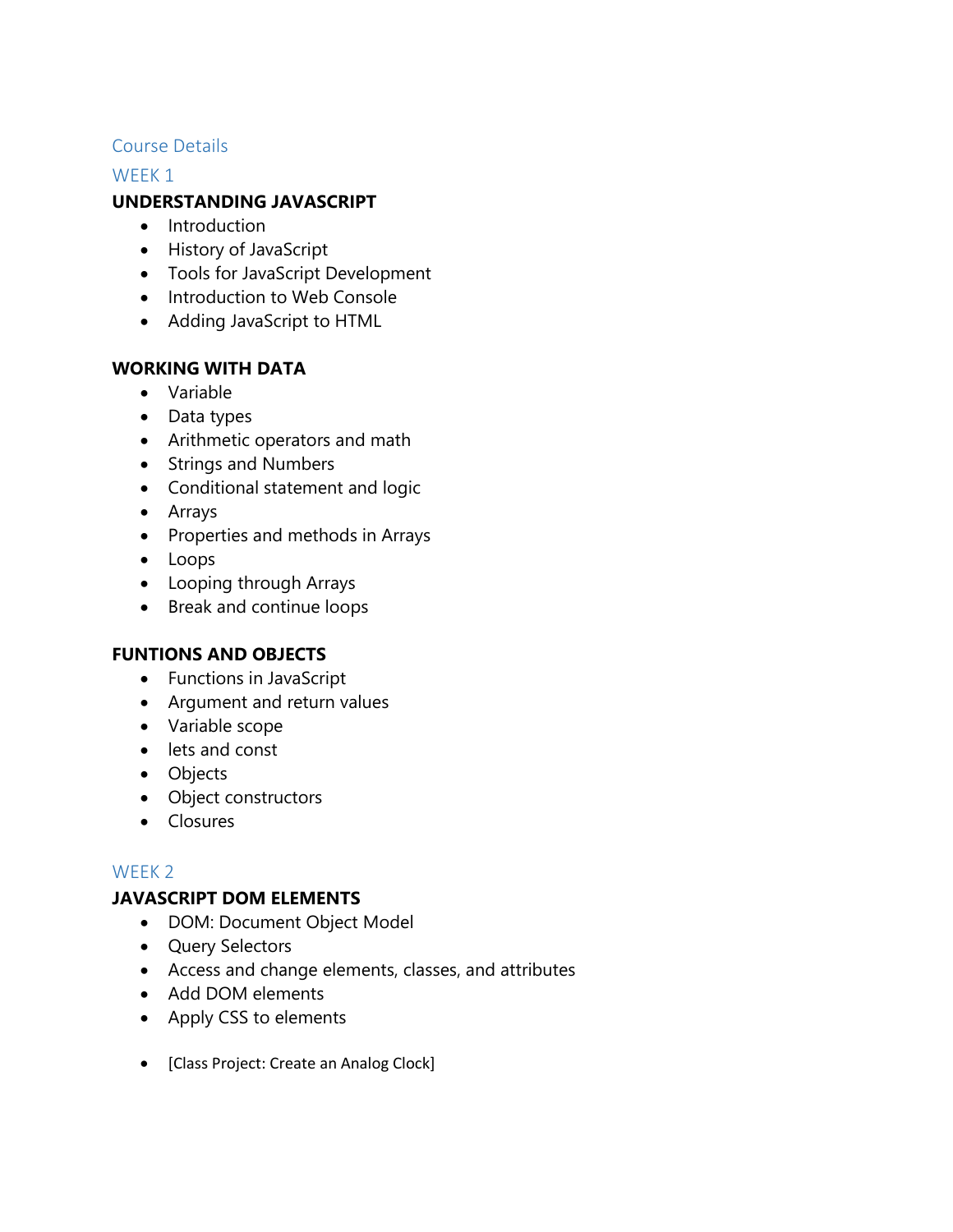# **JAVASCRIPT DOM EVENTS**

- What are DOM events?
- Typical DOM events
- Trigger functions with event handlers
- Add and use event listeners
- Pass argument via event listeners
- **[**Class Project: Typing Speed Tester**]**
- **[**Class Project: Automated Responsive Images Markup**]**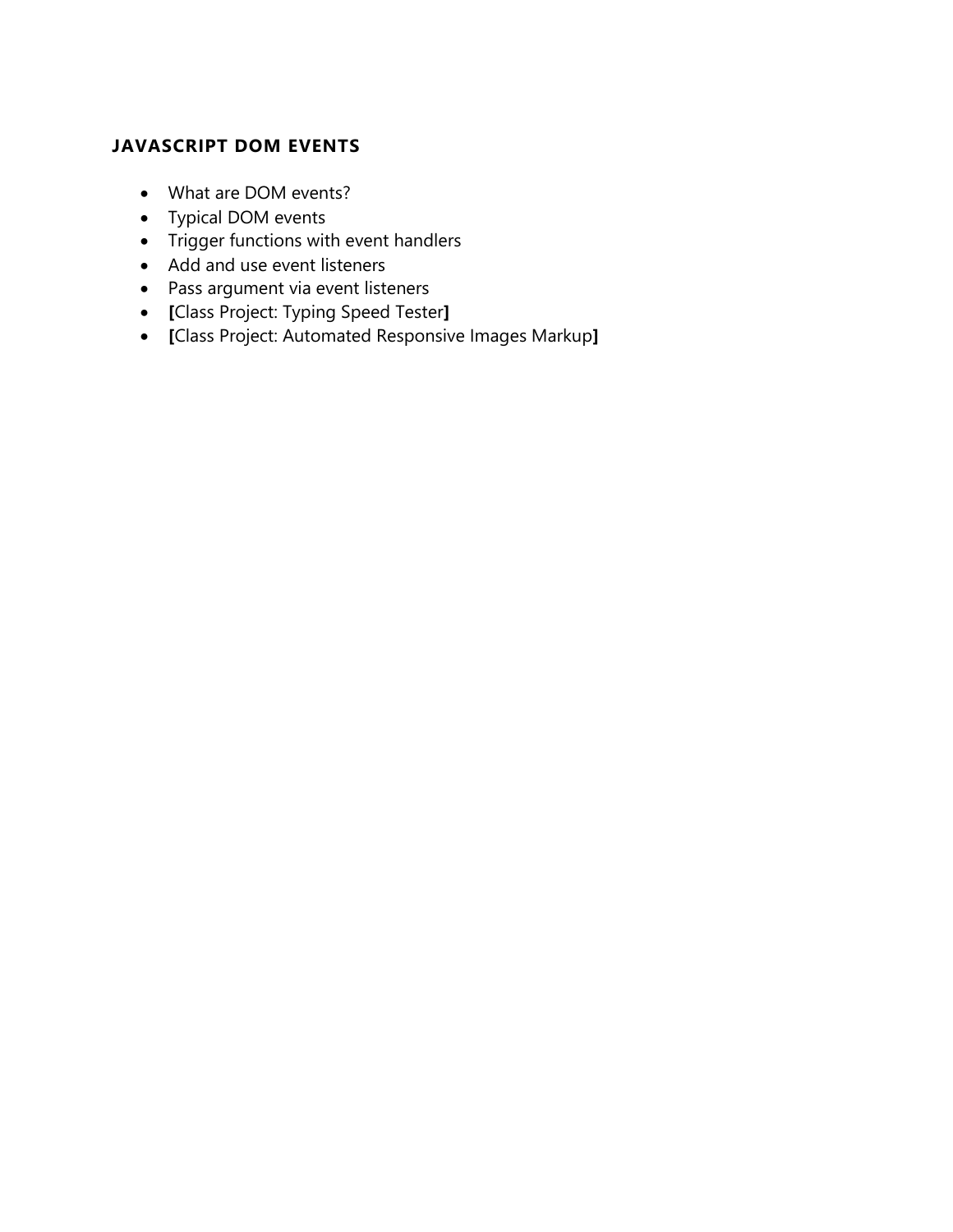# JQuery

Nature of the course: Theory + Practical

Total hours per day: 2 hours

Course duration: 1 and a half weeks

#### Course Summary

The JQuery course at the Deerwalk Training Center (DTC) is designed for novices who wish to learn how to think about and produce meaningful JQuery code, as well as read JQuery codes written by others. The course also teaches how to translate a literary description of a problem (requirement) into a JQuery application or library.

This is a foundational course for anyone with no prior programming expertise who wants to work as a professional Java Script engineer in the future.

#### Completion Criteria

After fulfilling all of the following criteria, the student will be deemed to have finished the Module:

- 1. Has attended 90% of all classes held
- 2. Has received an average grade of 80% on all assignments
- 3. Has received an average of 60% in assessments
- 4. The tutor believes the student has grasped all of the concepts and is ready to go on to the second module.

#### Required Text Books

- 1. JavaScript and JQuery: Interactive Front-End Web Development
- 2. jQuery in Action
- 3. Learning jQuery

#### **Prerequisites**

- Basic knowledge about programming, bits/bytes, procedures, classes, computer architecture, etc. If you just have a theoretical knowledge that is perfectly okay but you should have strong convictions on what programming is, and what you hope to achieve from this class.
- Willing and eager to spend at least 10-20 hours (varying from student-to-student) per week outside of the training class to read/write codes in JQuery (self-study and practice).
- There is no prior educational level requirement for this course. Anyone from 10+2 student to someone who is doing her PHD in Genetic Engineering is welcome to take this course.
- If you are only interested in theory and have no interest/patience in spending at least 10 hours every week throughout the duration of the course, then this course might not be for you.
- If you have absolutely no idea about programming or do not see yourself doing programming in the next six -odd months, then this class may not be for you!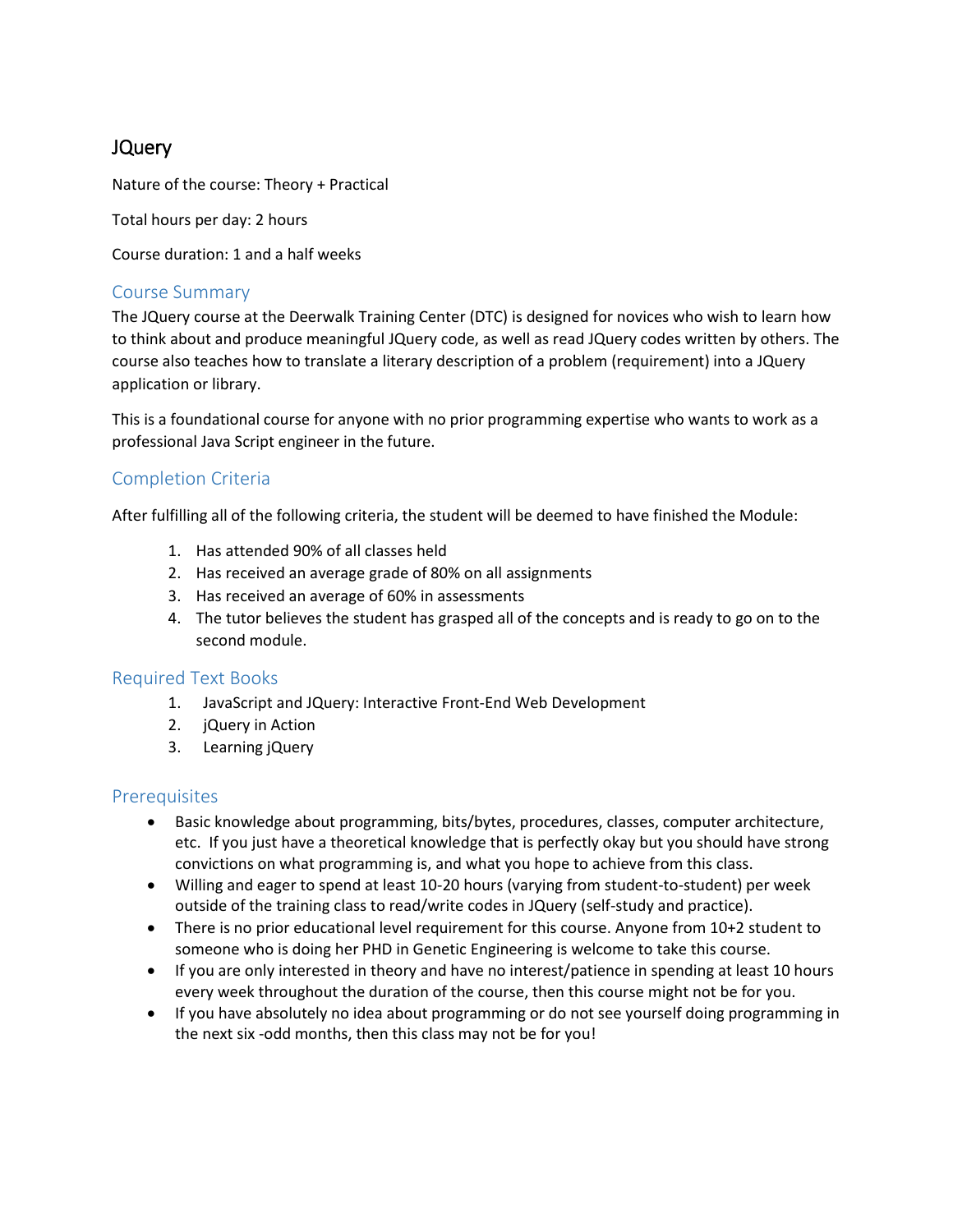## Course Details

## WFFK<sub>1</sub>

# **QUICK INTRODUCTION**

- What is jQuery?
- Setting up the environment
- First jQuery enabled page
- Selectors and filters
- Creating and modifying page content
- Handling events
- Animation page content

# **WORKING WITH PAGE CONTENT**

- Basic and advanced selectors
- Basic, attribute, and advanced filters
- Traversing documents with JQuery
- JQuery Statement Chaining
- [Class Project: Scripting challenge]

#### **MANIPULATING PAGE CONTENT**

- Creating page content
- Inserting, altering and manipulating page content
- Manipulating attributes
- Working with CSS
- Embedding custom data
- [Class Project: Scripting challenge]

#### WEEK 2

#### **JQUERY EVENTS**

- jQuery event handling features
- Binding and unbinding events
- Event helper features
- Using jQuery event object
- [Class Project: Scripting challenge]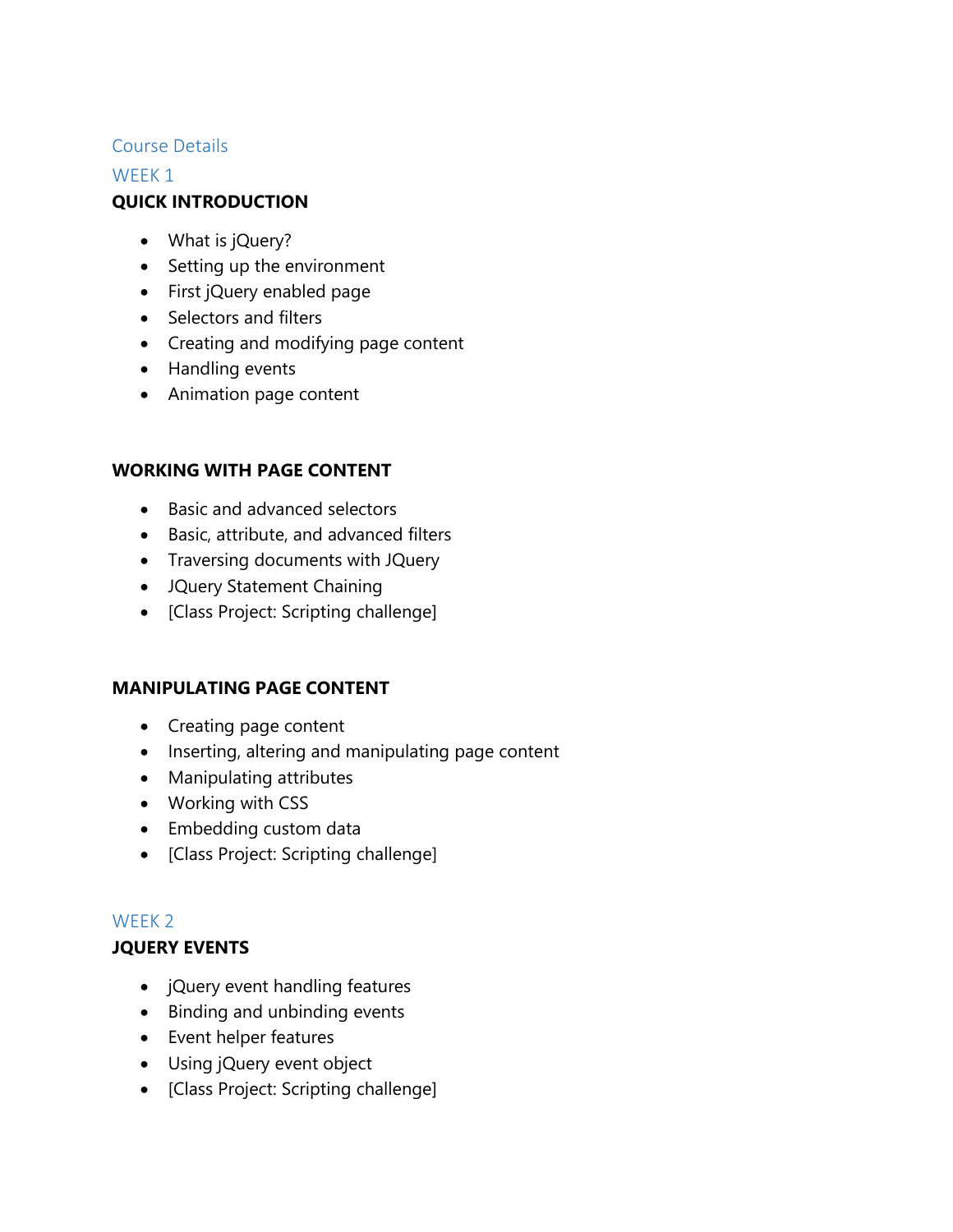# **ANIMATION AND EFFECTS**

- Introduction to jQuery animations
- Hiding and showing elements
- Fading elements
- Sliding elements
- Custom animations
- [Class Project]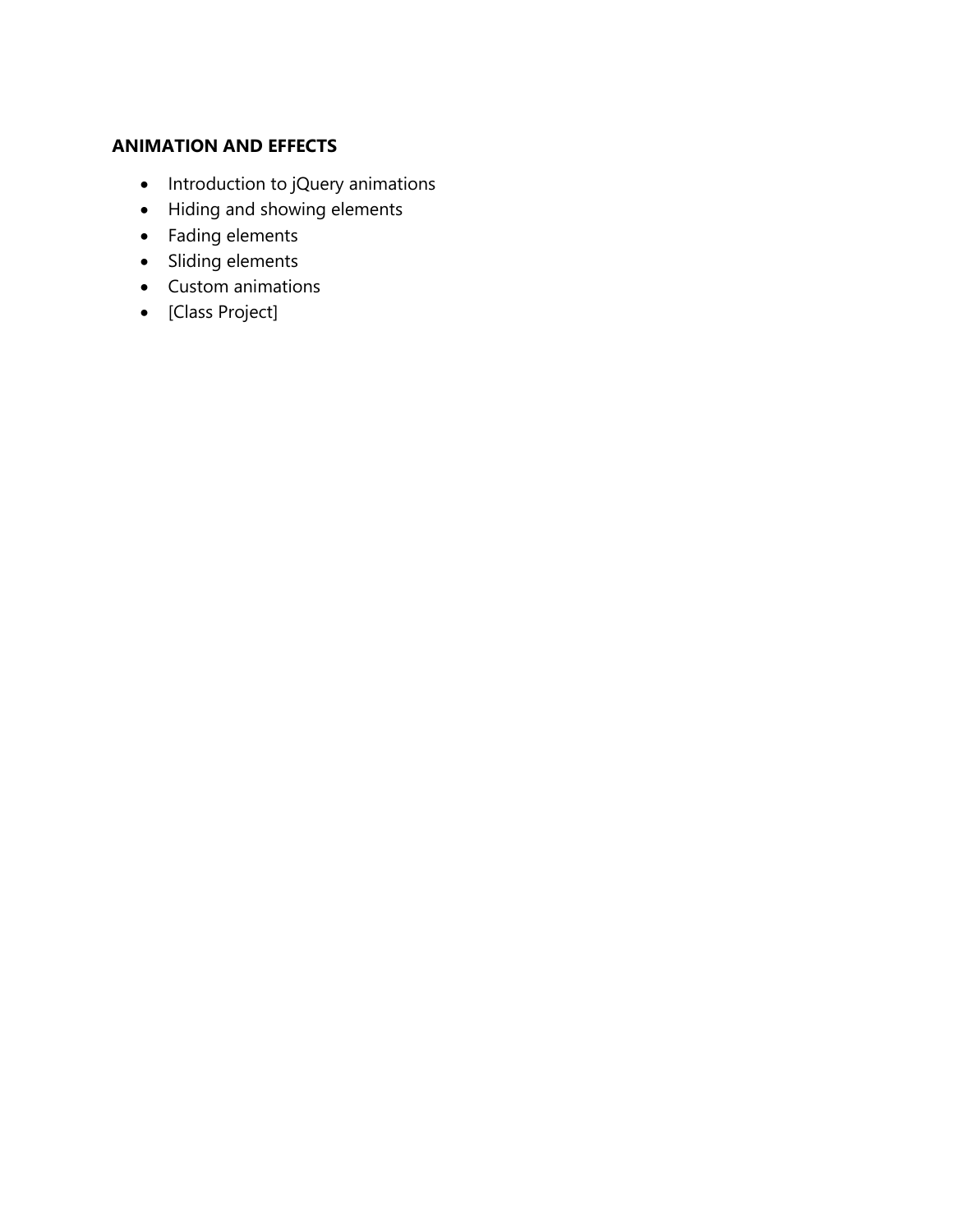# Ajax

Nature of the course: Theory + Practical

Total hours per day: 2 hours

Course duration: 1 and a half weeks

#### Course Summary

The Ajax course at the Deerwalk Training Center (DTC) is designed for novices who wish to learn how to think about and produce meaningful Ajax codes, as well as read Ajax codes written by others. The course also teaches how to translate a literary description of a problem (requirement) into a Ajax application or library.

This is a foundational course for anyone with no prior programming expertise who wants to work as a professional Java Script engineer in the future.

# Completion Criteria

After fulfilling all of the following criteria, the student will be deemed to have finished the Module:

- 1. Has attended 90% of all classes held
- 2. Has received an average grade of 80% on all assignments
- 3. Has received an average of 60% in assessments
- 4. The tutor believes the student has grasped all of the concepts and is ready to go on to the second module.

#### Required Text Books

- 1. Ajax: The Complete Reference
- 2. ASP.NET AJAX Programmer's Reference

#### **Prerequisites**

- Basic knowledge about programming, bits/bytes, procedures, classes, computer architecture, etc. If you just have a theoretical knowledge that is perfectly okay but you should have strong convictions on what programming is, and what you hope to achieve from this class.
- Willing and eager to spend at least 10-20 hours (varying from student-to-student) per week outside of the training class to read/write codes in Ajax (self-study and practice).
- There is no prior educational level requirement for this course. Anyone from 10+2 student to someone who is doing her PHD in Genetic Engineering is welcome to take this course.
- If you are only interested in theory and have no interest/patience in spending at least 10 hours every week throughout the duration of the course, then this course might not be for you.
- If you have absolutely no idea about programming or do not see yourself doing programming in the next six -odd months, then this class may not be for you!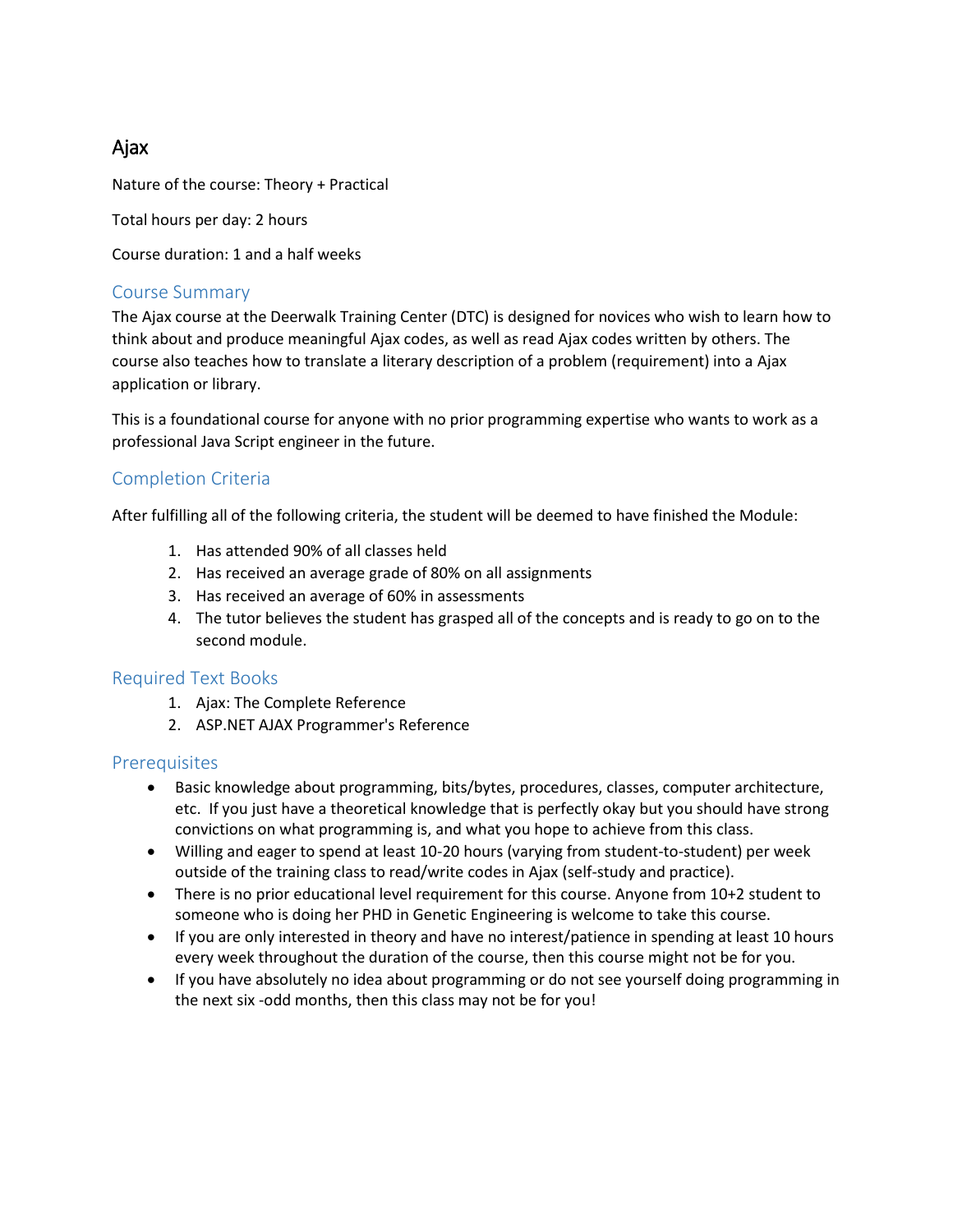#### Course Details

#### WEEK 1

#### **GETTING STARTED**

- What is AJAX?
- Using a synchronous XHR request
- Making request asynchronous
- Scripting for backwards compatibility

# **MODIYING THE DOM**

- Update the DOM with get Element By Id
- Modifying elements with get Elements By Tag Name
- Parsing XML using AJAX
- Reading JSON files
- Using event-driven AJAX

# **JQuery AJAX**

- Understand jQuery AJAX methods
- Create and AJAX request in jQuery
- Work with the date returned from a jQuery AJAX request
- Reading data with jQuery

#### WEEK 2

#### **AJAX IN ACTION**

- Preparing a live search AJAX app
- Sending JSON data to the page
- Searching JSON data
- Styling an application
- Adding CSS3 animations

[Class Project: ZIP code lookup]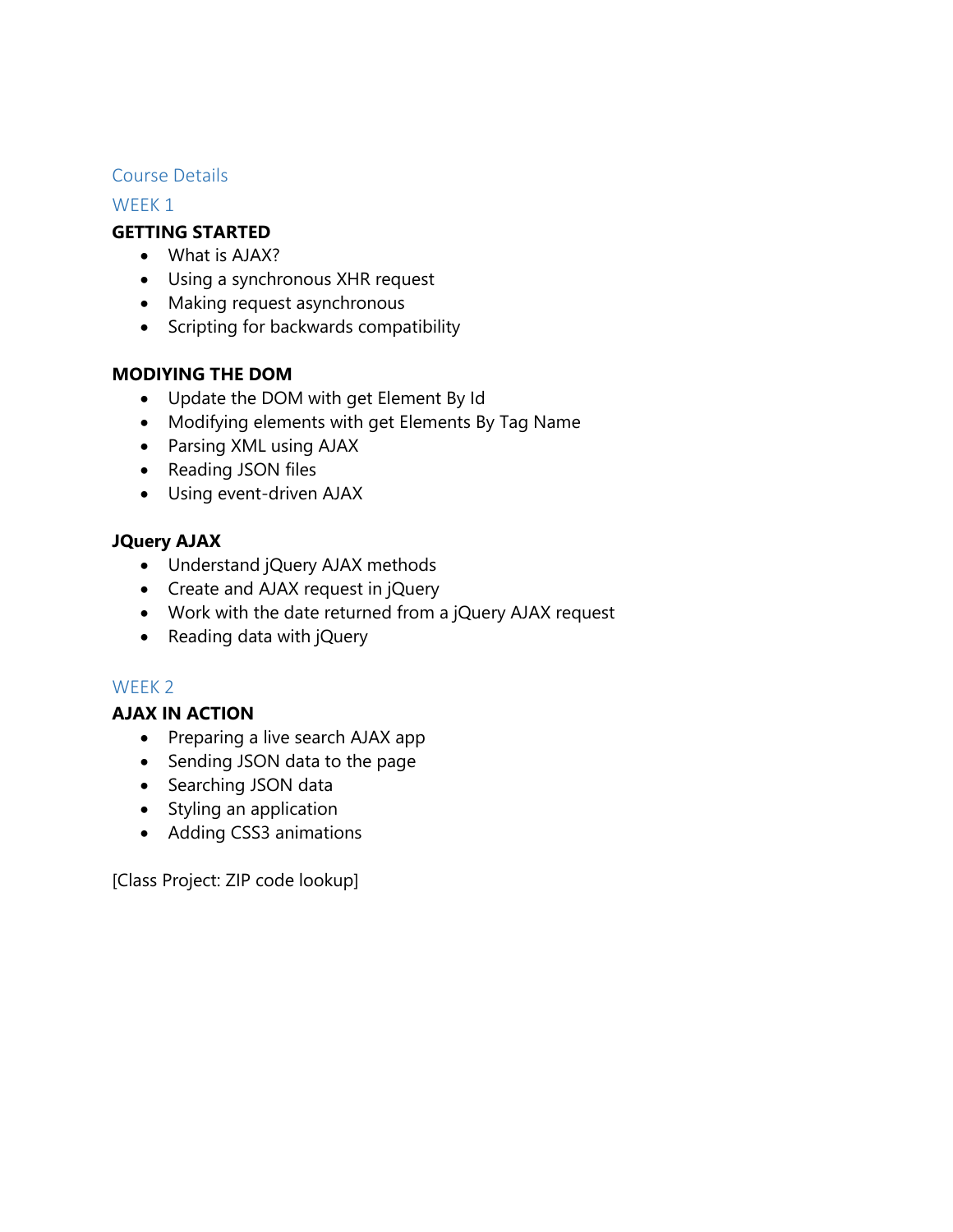# Vue.js

Nature of the course: Theory + Practical

Total hours per day: 2 hours

Course duration: 1 and a half weeks

#### Course Summary

The Vue.js course at the Deerwalk Training Center (DTC) is designed for novices who wish to learn how to think about and produce meaningful Vue.js codes, as well as read Vue.js codes written by others. The course also teaches how to translate a literary description of a problem (requirement) into a Vue.js application or library.

This is a foundational course for anyone with no prior programming expertise who wants to work as a professional Ajax engineer in the future.

#### Completion Criteria

After fulfilling all of the following criteria, the student will be deemed to have finished the Module:

- 1. Has attended 90% of all classes held
- 2. Has received an average grade of 80% on all assignments
- 3. Has received an average of 60% in assessments
- 4. The tutor believes the student has grasped all of the concepts and is ready to go on to the second module.

#### Required Text Books

- 1. Node.js complete reference
- 2. Node.js for .NET developers

#### **Prerequisites**

- Basic knowledge about programming, bits/bytes, procedures, classes, computer architecture, etc. If you just have a theoretical knowledge that is perfectly okay but you should have strong convictions on what programming is, and what you hope to achieve from this class.
- Willing and eager to spend at least 10-20 hours (varying from student-to-student) per week outside of the training class to read/write codes in Ajax (self-study and practice).
- There is no prior educational level requirement for this course.
- If you are only interested in theory and have no interest/patience in spending at least 10 hours every week throughout the duration of the course, then this course might not be for you.
- If you have absolutely no idea about programming or do not see yourself doing programming in the next six -odd months, then this class may not be for you!

Course Details WEEK 1 **INTRODUCTION**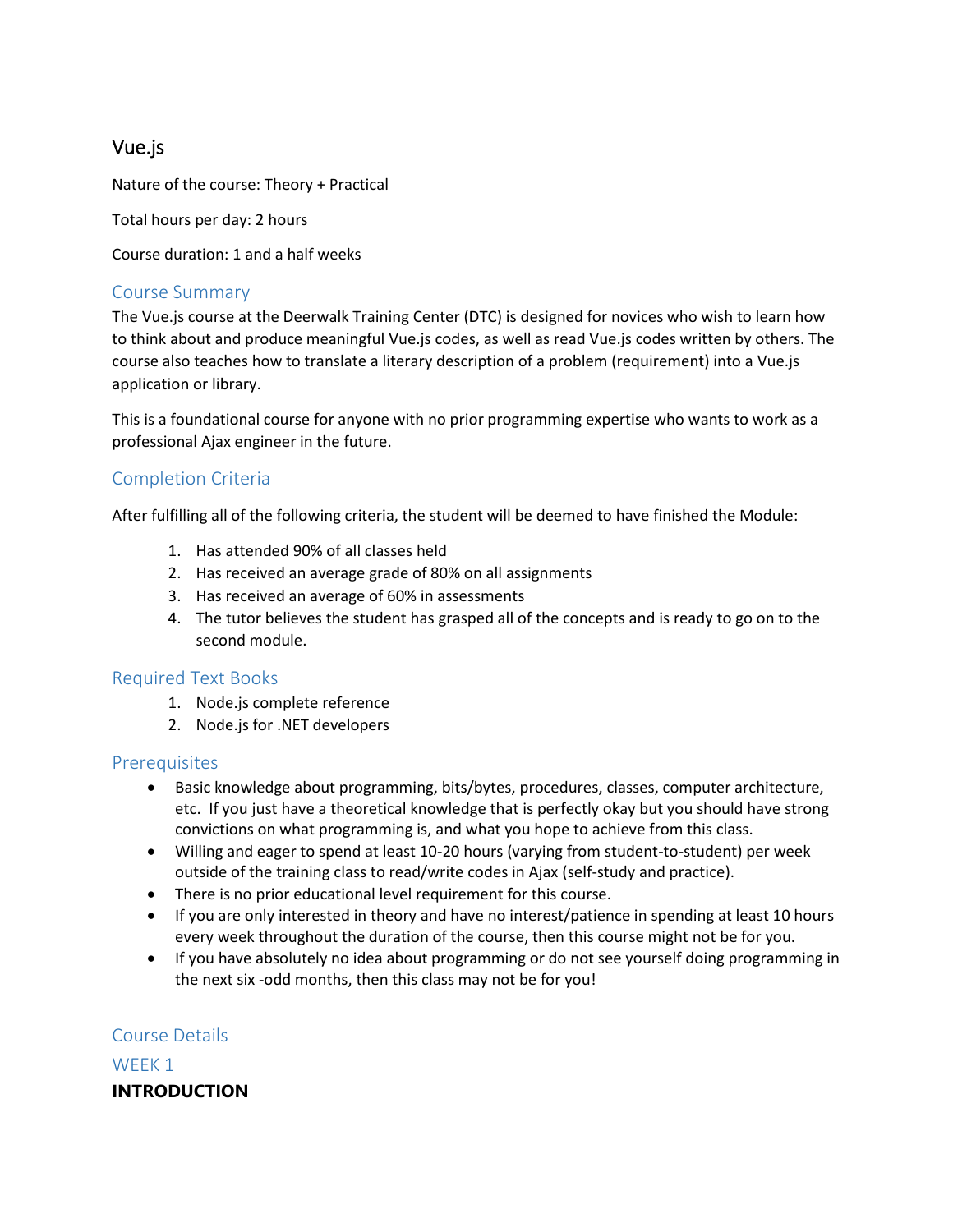- Get to know Vue
- Vue Benefits
- What you should know

# **THE SIMPLEST FORM**

- Adding Vue to a web page
- Understand execution flow
- A Bootstrap detour
- Thinking declaratively with data binding
- Understanding two-way data binding
- Methods and event handling

# **ESSENTIAL DIRECTIVES, OPTIONS, AND TOOLS**

- Rendering elements conditionally
- Loading data asynchronously
- Using the created lifecycle hook
- Using the Vue Devtools browser extension
- Rendering list with v-for
- Using additional v-for parameters
- Combining v-for with event handling
- Using computed properties

#### WFFK<sub>2</sub>

#### **ENHANCING USER INTERFACES**

- Adding dynamic style attributes
- Adding dynamic class attributes
- Using CSS transitions
- Applying transitions to lists
- Using CSS animations

# **VUE COMPONENETS**

- Using Vue components
- Registering and using components
- Adding component props
- Managing component content with slots
- Componentizing existing in-DOM templates
- Handling events in component
- Vue CLI
- installing Vue CLI
- Vue CLI project template
- Moving to single-file components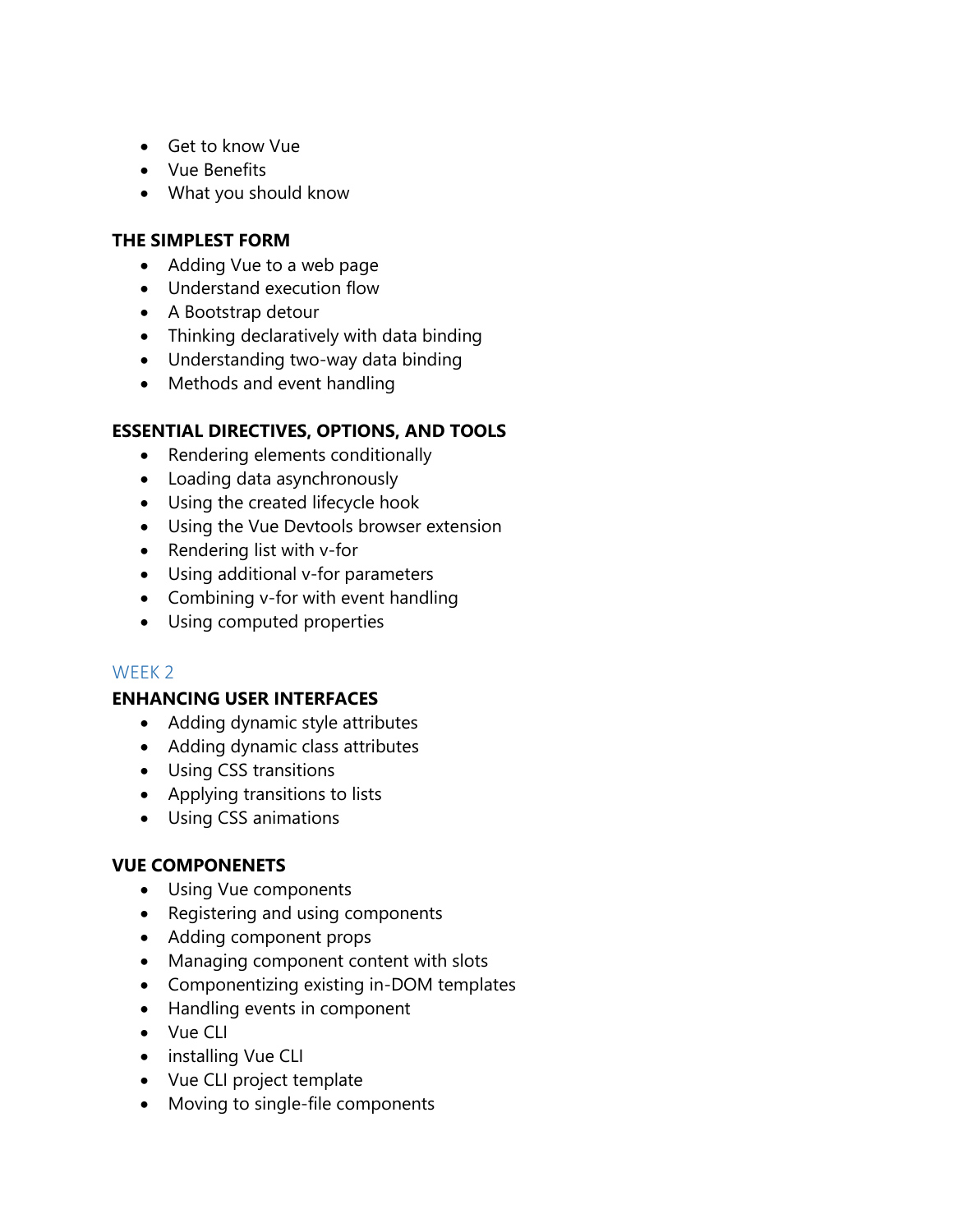**•** Building for Protection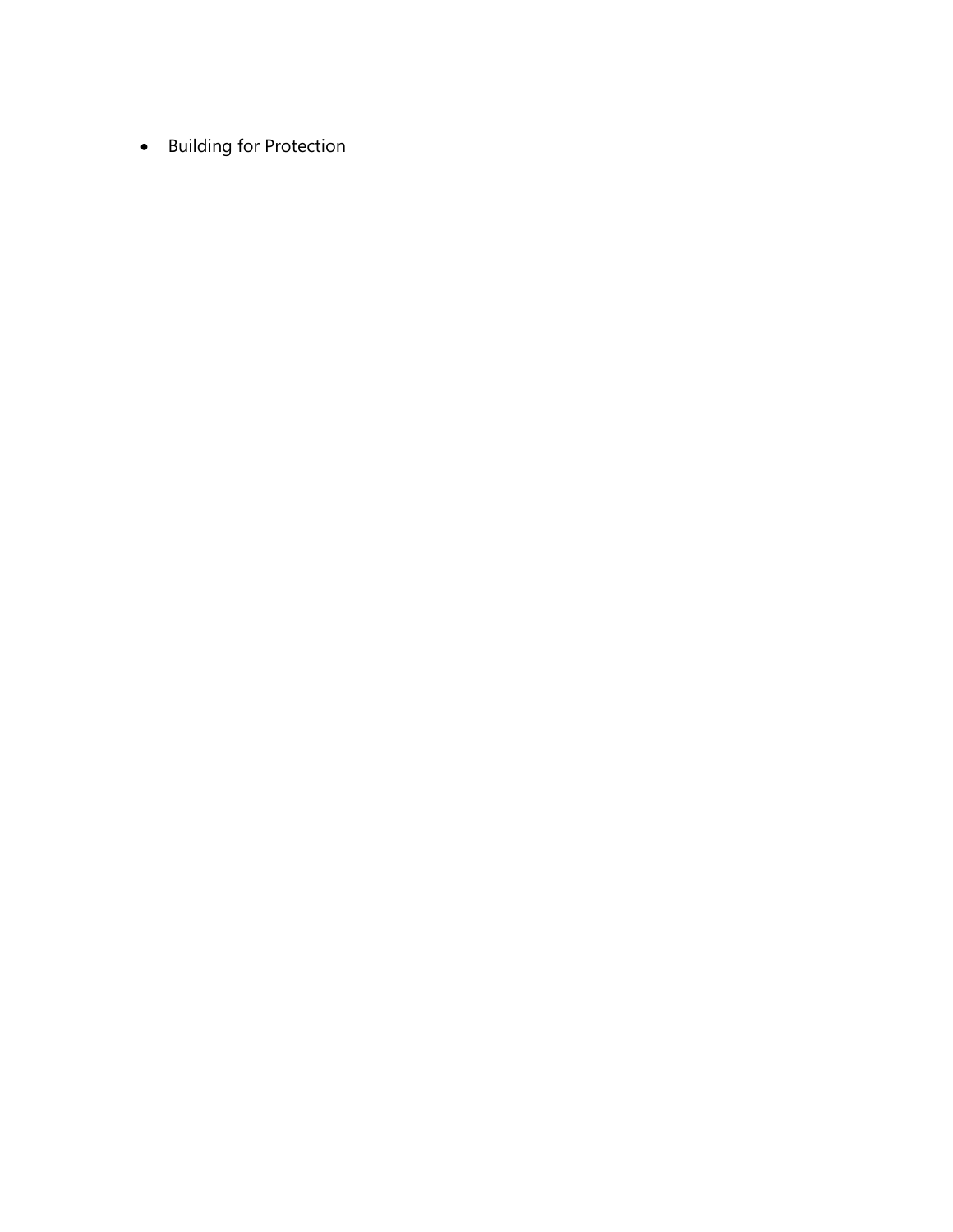# PHP/MYSQL

Nature of the course: Theory + Practical

Total hours per day: 2 hours

Course duration: 4 weeks

#### Course Summary

Java course for beginners is targeted for beginners who want to learn how to think and write meaningful piece of codes in PHP/MYSQL, understand how to read PHP/MYSQL codes that have been written by somebody else and how to map literary description of a problem (requirement) to an application/library coded in PHP/MYSQL. In summary, this course teaches how to program using PHP/MYSQL programming language. This is a core basic level course that is essential for anyone who has no prior programming experience but wishes to be a professional PHP/MYSQL engineer in future.

# Completion Criteria

After fulfilling all of the following criteria, the student will be deemed to have finished the Module:

- 1. Has attended 90% of all classes held
- 2. Has received an average grade of 80% on all assignments
- 3. Has received an average of 60% in assessments
- 4. The tutor believes the student has grasped all of the concepts and is ready to go on to the second module.

#### Required Text Books

- 1. PHP: A beginner's guide
- 2. PHP & MySQL Web Development All-in-one Desk Reference for Dummies

#### **Prerequisites**

- Basic knowledge about programming, bits/bytes, procedures, classes, computer architecture, etc. If you just have a theoretical knowledge that is perfectly okay but you should have strong convictions on what programming is, and what you hope to achieve from this class.
- There is no prior educational level requirement for this course.
- If you are only interested in theory and have no interest/patience in spending at least 10 hours every week throughout the duration of the course, then this course might not be for you.
- If you have absolutely no idea about programming or do not see yourself doing programming in the next six -odd months, then this class may not be for you!

#### Course Details

# WEEK<sub>1</sub> **UNDERSTANDING THE PHP/ MYSQL BASICS**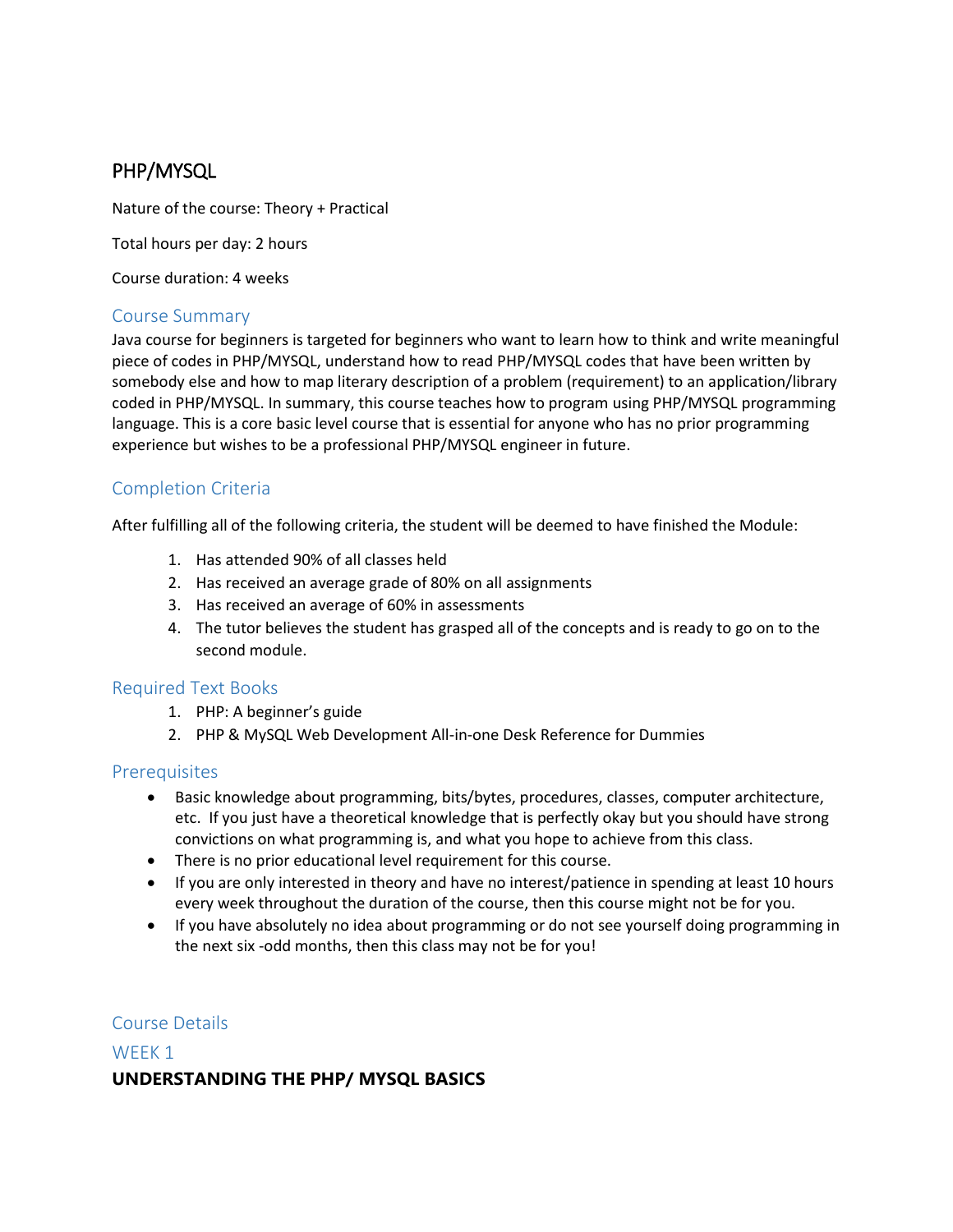- How PHP works
- The PHP.ini file
- PHP tags
- PHP Statements and Whitespaces
- Comments
- PHP functions

# **VARIABLES**

- Variable types
- Variables Names
- Constant

# **FLOW CONTROLS**

- If statements
- For loop
- While loop
- Case statement

# WEEK 2

# **REUSING CODE AND WRITING FUNCTIONS**

- Including files and Writing functions
- Require
- Require once
- Include
- User functions
- Defining and calling functions

# **INTRODUCTION TO DATABASE**

- Basic difference between database and file system
- Introduction of MySQL
- Connection mechanism using PHP and MYSQL
- Create table, select, insert, update and delete command
- Making form with JQuery validation and inserting in table
- Displaying all rows of table and disable in HTML table format.
- Edit records using HTML form.
- Delete records
- Single-Dimensional Arrays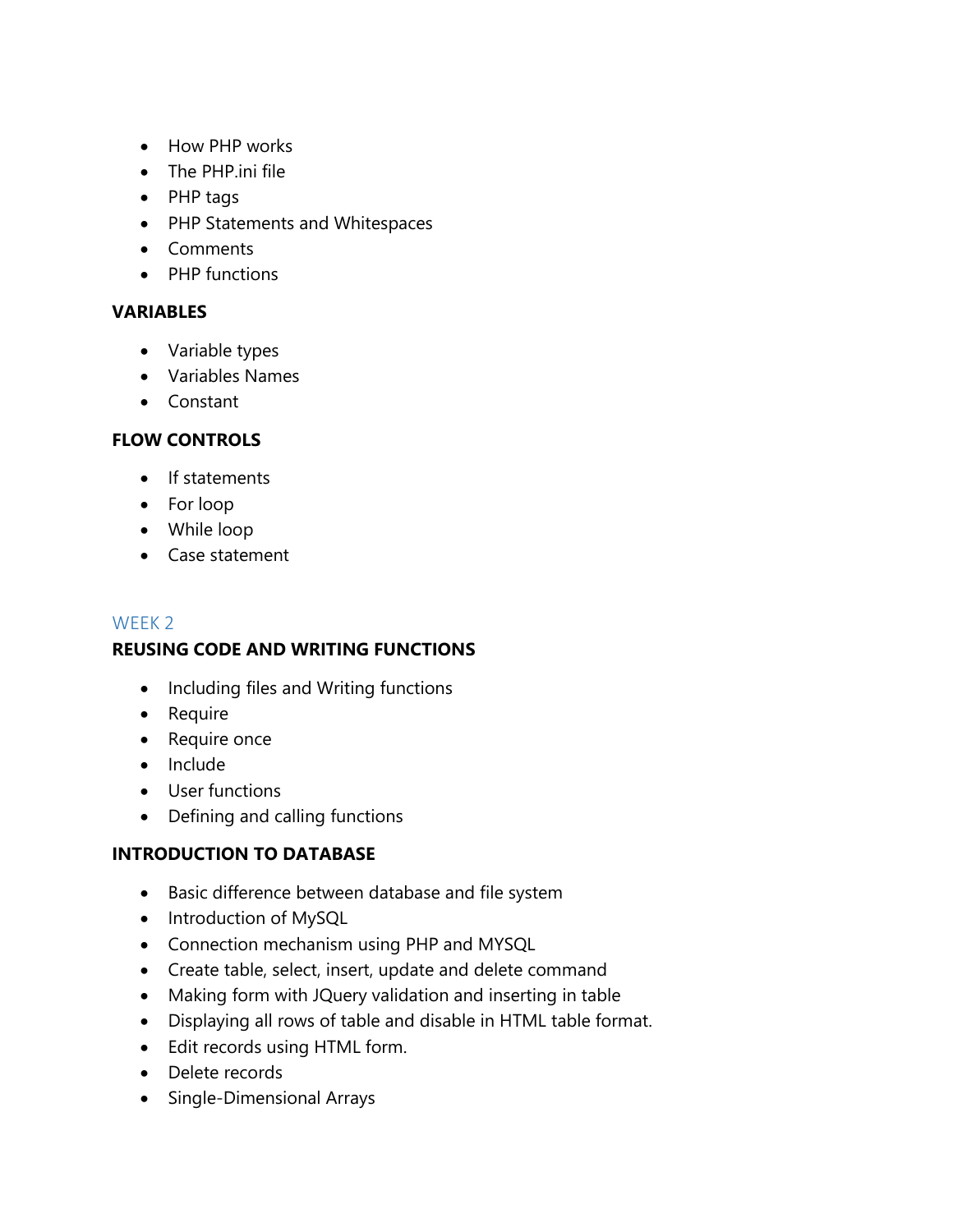- Multidimensional Arrays
- Casting Arrays
- Associative Arrays
- Accessing Arrays
- Getting the size of an array
- Looping through an array
- Looping through an associative array
- Examining array
- Joining arrays
- Sorting arrays
- Working EXAMPLES (Lab)

# WEEK 3

# **FUNCTIONS**

- What is a function
- Defining a function
- Returning value from function
- User-defined functions
- Variable scope
- Accessing variable with the global statement
- Function calls with the static statement
- Setting default values for arguments
- Passing arguments to a function by value
- Passing arguments to a function by reference
- Testing for function existence
- Working EXAMPLE (Lab)

#### **WORKING WITH THE FILE SYSTEM**

- Creating and deleting a file
- Reading and writing text files
- Working with directories in PHP
- Checking for existence of file
- Determining file size
- Opening a file for writing, reading, or appending
- Writing Data to the file
- Reading characters
- Working Example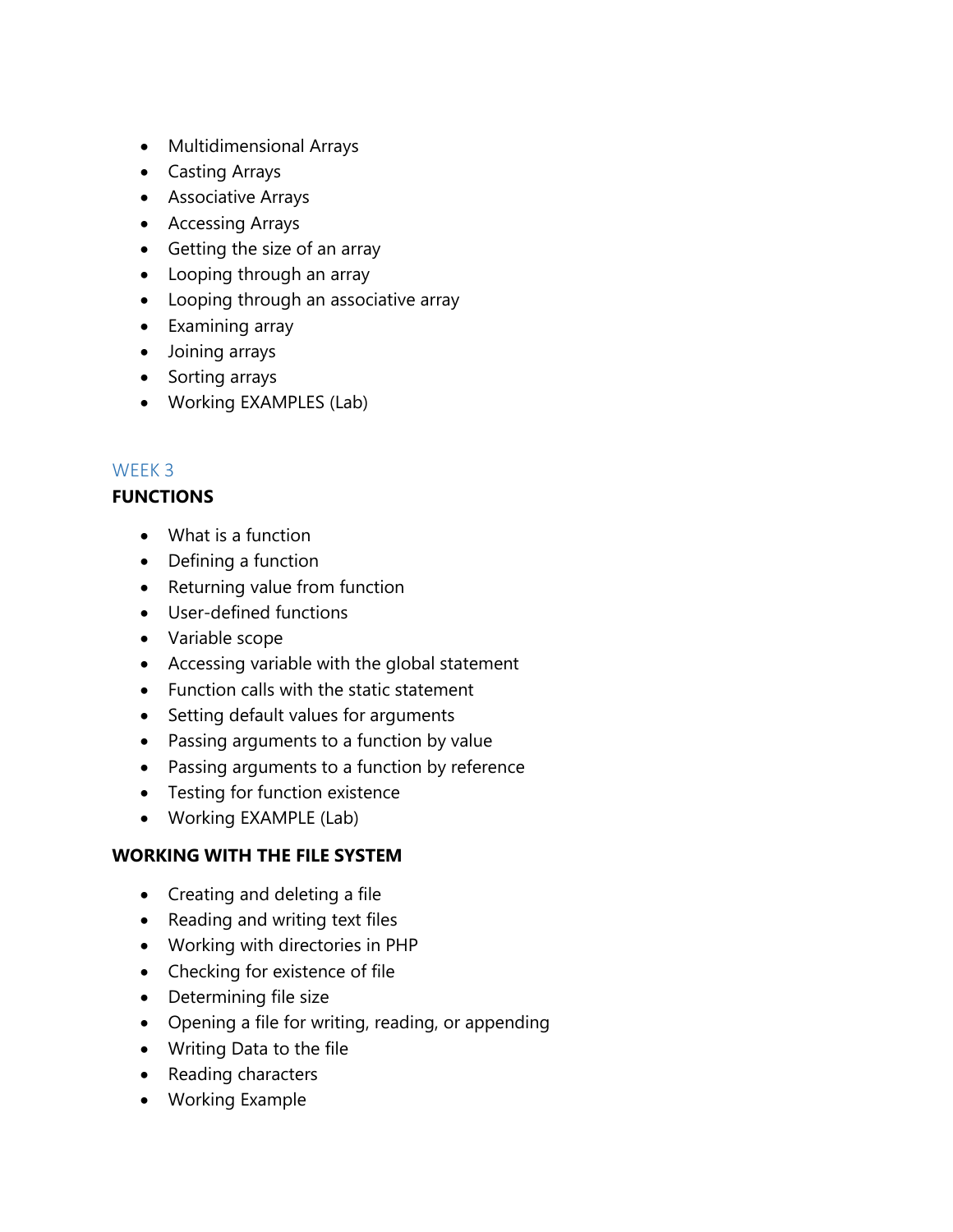## WEEK 4

# **CLASSES AND OBJECTS**

- Objects oriented programming
- Define a class
- An Object
- Creating an object
- Object properties
- Object methods
- Object constructors and destructors
- Class constants
- Class inheritance
- Abstract classes and methods
- Object serialization
- Checking for class and method existence
- Exceptions
- Iterators
- Summary
- Working EXAMPLE (Lab)

#### **THE ANATOMY OF A COOKIE**

- Setting a cookie with PHP
- Deleting a cookie
- **•** Creating session cookie
- Working with the query string
- Creating query string
- Working EXAMPLES (Lab)

#### **SESSION**

- What is session
- Starting a session
- Working with session variables
- Destroying session
- Passing session Ids
- Encoding and decoding session variables
- Working EXAMPLE (Lab)